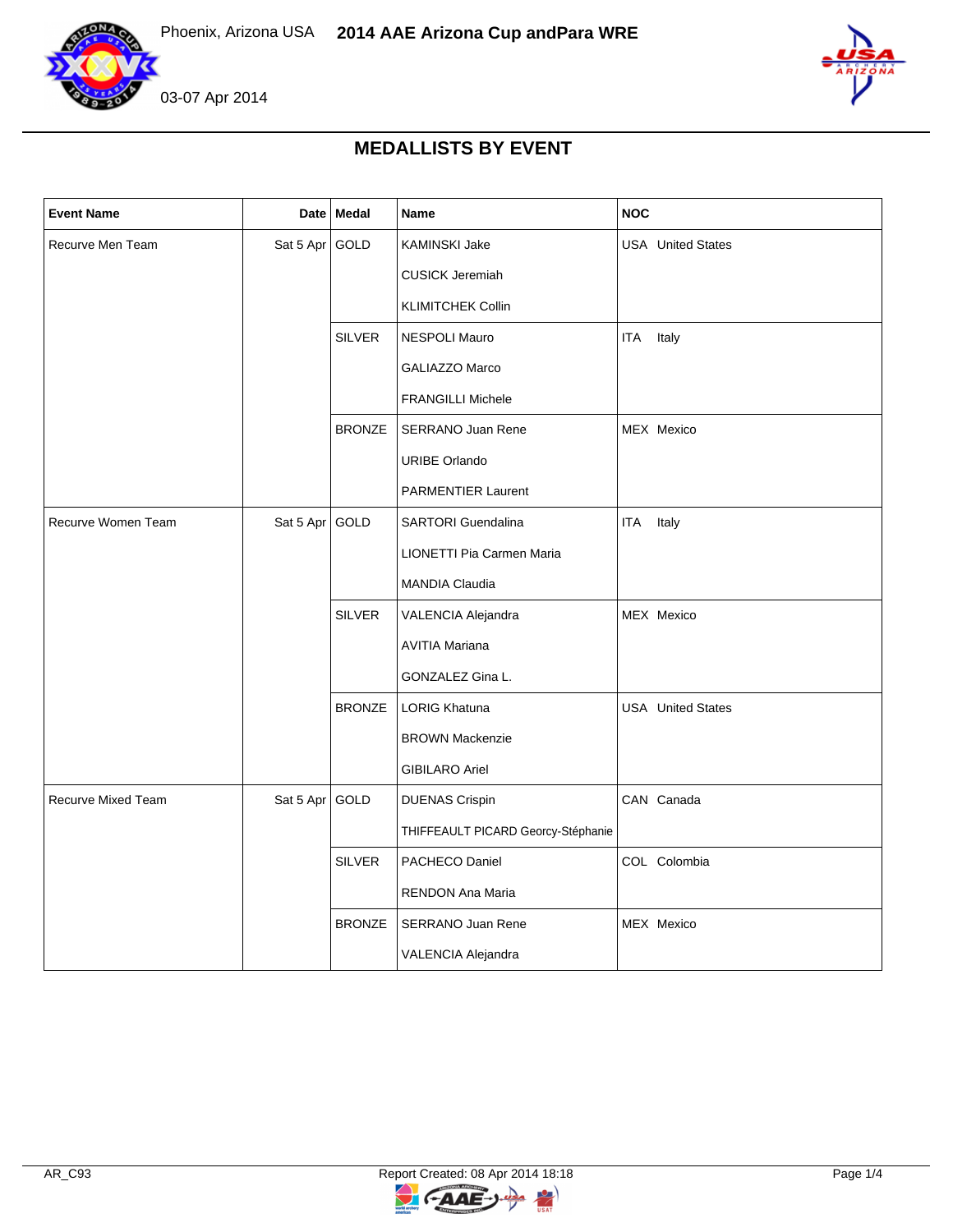



## **MEDALLISTS BY EVENT**

| <b>Event Name</b>      |                | Date Medal    | Name                         | <b>NOC</b>               |
|------------------------|----------------|---------------|------------------------------|--------------------------|
| Compound Men Team      | Sat 5 Apr GOLD |               | QUEVEDO Cecilio E.           | MEX Mexico               |
|                        |                |               | FIERRO Julio                 |                          |
|                        |                |               | CARDOSO Mario                |                          |
|                        |                | <b>SILVER</b> | <b>BENNETT Eric</b>          | <b>USA</b> United States |
|                        |                |               | STUTZMAN Matt                |                          |
|                        |                |               | <b>SENA Jeff</b>             |                          |
|                        |                | <b>BRONZE</b> | CORDERO Arturo               | GUA Guatemala            |
|                        |                |               | <b>RAMILA Gabriel</b>        |                          |
|                        |                |               | <b>PAIZ Rafael</b>           |                          |
| Compound Women Team    | Sat 5 Apr GOLD |               | <b>JONES Erika</b>           | <b>USA</b> United States |
|                        |                |               | VAN NATTA Jamie              |                          |
|                        |                |               | <b>LANCE Sarah</b>           |                          |
|                        |                | <b>SILVER</b> | OCHOA Linda                  | MEX Mexico               |
|                        |                |               | <b>MERINO Brenda</b>         |                          |
|                        |                |               | SANDOVAL Fernada Del R.      |                          |
|                        |                | <b>BRONZE</b> | GROSZKO Dawn                 | CAN Canada               |
|                        |                |               | <b>JOHNSON Brittany</b>      |                          |
|                        |                |               | <b>MORRIS Tricia</b>         |                          |
| Compound Mixed Team    | Sat 5 Apr GOLD |               | CARDONA Camilo               | COL Colombia             |
|                        |                |               | LOPEZ Sara                   |                          |
|                        |                | <b>SILVER</b> | <b>DELOCHE Pierre-Julien</b> | FRA France               |
|                        |                |               | DODEMONT Sophie              |                          |
|                        |                | <b>BRONZE</b> | QUEVEDO Cecilio E.           | MEX Mexico               |
|                        |                |               | OCHOA Linda                  |                          |
| Recurve Combined Men   | Sun 6 Apr GOLD |               | <b>ELLISON Brady</b>         | Usa-Arizona<br>AZ        |
|                        |                | <b>SILVER</b> | MELOTTO Luca                 | ITA<br>Italy             |
|                        |                | <b>BRONZE</b> | <b>CUSICK Jeremiah</b>       | <b>USA</b> United States |
| Recurve Combined Women | Sun 6 Apr GOLD |               | <b>BROWN Mackenzie</b>       | <b>USA</b> United States |
|                        |                | <b>SILVER</b> | VALENCIA Alejandra           | MEX Mexico               |
|                        |                | <b>BRONZE</b> | <b>HARDY Jennifer</b>        | TX<br>Usa-Texas          |

AR\_C93 Report Created: 08 Apr 2014 18:18 Report Created: 08 Apr 2014 18:18

 $\overline{z}$ 

**CAAE** 

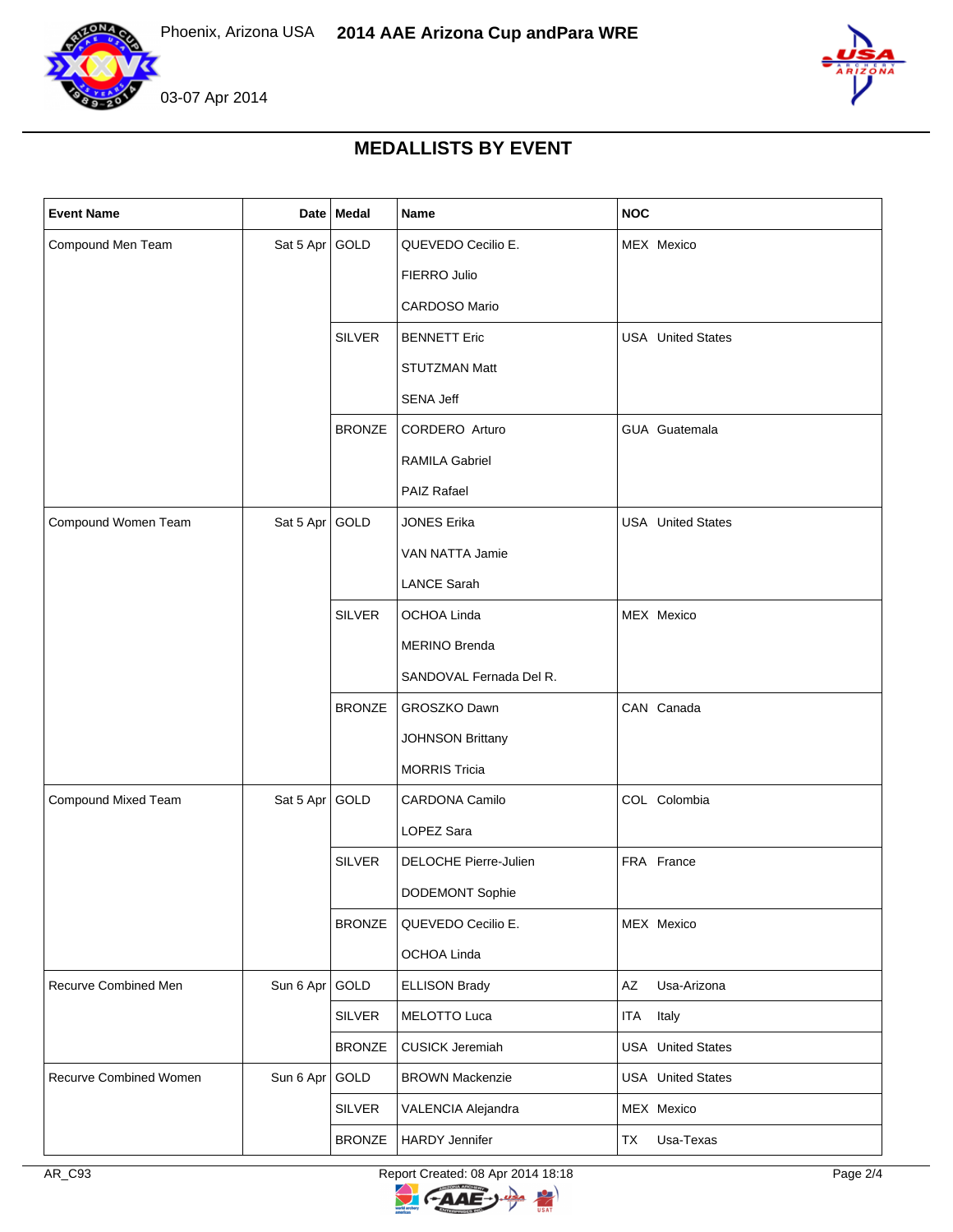

03-07 Apr 2014



## **MEDALLISTS BY EVENT**

| <b>Event Name</b>          |                | Date   Medal  | <b>Name</b>               | <b>NOC</b>                          |
|----------------------------|----------------|---------------|---------------------------|-------------------------------------|
| Recurve Cadet Men          | Sun 6 Apr GOLD |               | <b>ARELLANO Humberto</b>  | <b>BC</b><br>Mexico-Baja California |
|                            |                | <b>SILVER</b> | LEE Ji Dam                | Usa-California<br>СA                |
|                            |                | <b>BRONZE</b> | <b>PEREZ Gabriel</b>      | BС<br>Mexico-Baja California        |
| Recurve Cadet Women        | Sun 6 Apr      | GOLD          | <b>TAMAYO Amanda</b>      | Usa-California<br>CA                |
|                            |                | <b>SILVER</b> | <b>CLAPS Eliana</b>       | WA<br>Usa-Washington                |
|                            |                | <b>BRONZE</b> | <b>BUSWELL Alice</b>      | Usa-Massachusetts<br>МA             |
| Compound Combined Men      | Sun 6 Apr      | GOLD          | <b>GELLENTHIEN Braden</b> | <b>USA</b> United States            |
|                            |                | <b>SILVER</b> | <b>DEATON Bridger</b>     | <b>USA</b> United States            |
|                            |                | <b>BRONZE</b> | <b>CARDOSO Mario</b>      | MEX Mexico                          |
| Compound Combined Women    | Sun 6 Apr      | <b>GOLD</b>   | <b>DODEMONT Sophie</b>    | FRA France                          |
|                            |                | <b>SILVER</b> | LOPEZ Sara                | COL Colombia                        |
|                            |                | <b>BRONZE</b> | OCHOA Linda               | MEX Mexico                          |
| Compound Cadet Men         | Sun 6 Apr      | GOLD          | <b>CLAYTON Kevin</b>      | VA<br>Usa-Virgina                   |
|                            |                | <b>SILVER</b> | <b>BELL Jimmy</b>         | Usa-Massachusetts<br>МA             |
|                            |                | <b>BRONZE</b> | DEL BOSQUE Jose G         | CН<br>Mexico-Coahuila               |
| Compound Cadet Women       | Sun 6 Apr      | GOLD          | <b>BLAZEK Allie</b>       | Usa-Colorado<br>CO                  |
|                            |                | <b>SILVER</b> | <b>ESTRADA Carolina</b>   | BC<br>Mexico-Baja California        |
|                            |                | <b>BRONZE</b> | VAZQUEZ Ana Paula         | Mexico-Coahuila<br>CН               |
| Recurve Open Men - Para    | Mon 7 Apr      | <b>GOLD</b>   | <b>LUKOW Michael</b>      | UT<br>Usa-Utah                      |
|                            |                | <b>SILVER</b> | JUNG Young Joo            | KOR KDVSC-Korea                     |
|                            |                | <b>BRONZE</b> | CHOI Jeung Youn           | KOR KDVSC-Korea                     |
| Recurve Open Women - Para  | Mon 7 Apr GOLD |               | KISS-JOHNSON Kinga        | SC<br>Usa-South Carolina            |
|                            |                | <b>SILVER</b> | FORD Lee                  | GA<br>Usa-Georgia                   |
|                            |                | <b>BRONZE</b> | <b>DUPREE Lori</b>        | Usa-Texas<br>ТX                     |
| Compound Open Men - Para   | Mon 7 Apr      | GOLD          | <b>STUTZMAN Matt</b>      | <b>USA</b> United States            |
|                            |                | <b>SILVER</b> | <b>BENNETT Eric</b>       | <b>USA</b> United States            |
|                            |                | <b>BRONZE</b> | <b>SENA Jeff</b>          | <b>USA</b> United States            |
| Compound Open Women - Para | Mon 7 Apr      | GOLD          | VAN NEST Karen            | CAN Canada                          |
|                            |                | <b>SILVER</b> | HIRASAWA Nako             | JPN Japan                           |
|                            |                | <b>BRONZE</b> | CHAVEZ Martha             | Usa-California<br>СA                |

Report Created: 08 Apr 2014 18:18 Report Created: 08 Apr 2014 18:18

 $\overline{z}$ 

**CAAE**